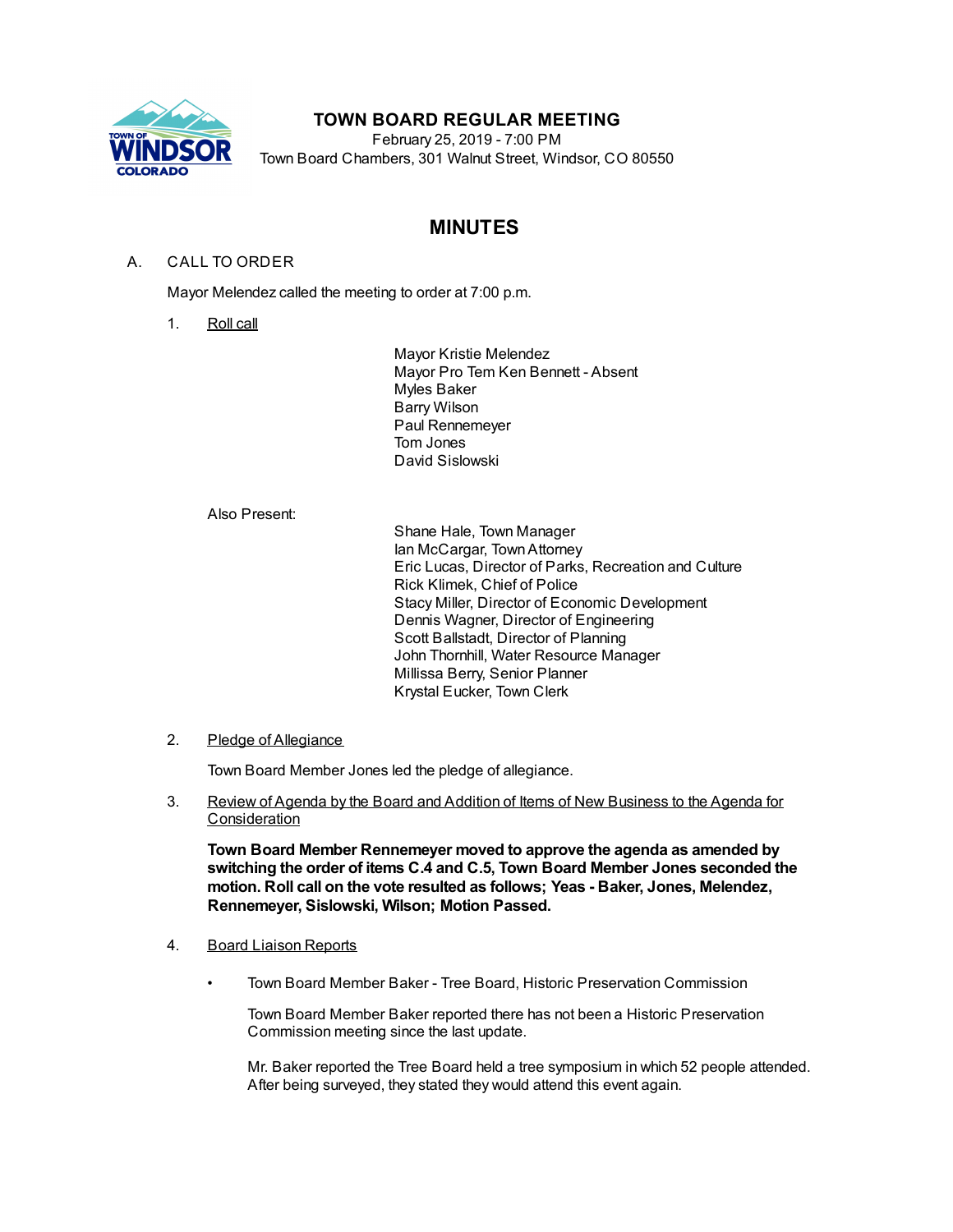• Town Board Member Wilson - Parks, Recreation and Culture Advisory Board; Poudre River Trail Corridor

Town Board Member Wilson reported the recycle center is scheduled to reopen at the new location on February 27, 2019. The mother statue for Boardwalk Park is almost complete and will be installed next to the father and son on Mother's Day weekend. The Board and staff will be reviewing policies including smoking in the parks which will go through public comment. President's Day recorded 1,950 visitors at the CRC which was the second highest day of the year.

Mr. Wilson reported work is being done to connect the Poudre River to a flood plane as years ago the river was straightened out. The work will also include adding habitats for wildlife and planting of native species of plants and trees. The Poudre River Trail Authority revamped their website which now individuals can subscribe to notifications.

• Mayor Pro Tem Bennett - Water and Sewer Board

Mayor Pro Tem Bennett - Absent

• Town Board Member Rennemeyer - Chamber of Commerce

Town Board Member Rennemeyer reported the Chamber heard a presentation from Xcel Energy regarding the substation. The Chamber continues to grow as there were 15 new businesses that joined the Chamber in January. The Chamber is not going to be providing food for the all town BBQ but they will be providing ice cream sandwiches,

• Town Board Member Jones - Windsor Housing Authority; Great Western Trail Authority

Town Board Member Jones reported the Great Western Trail Authority will be meeting on March 7, 2019.

• Town Board Member Sislowski - Clearview Library Board; Planning Commission

Town Board Member Sislowski reported the Planning Commission had a fairly small agenda but the Avery Substation was presented.

• Mayor Melendez - Downtown Development Authority; North Front Range/MPO

Mayor Melendez reported the next MPO meeting is March 7, 2019. Ms. Melendez reported the Downtown Development Authority met and the backlot agreement was discussed. A special meeting was held to sign the development agreement for the American Legion parcel on 4th Street. The selection kickoff for the DH & M cottage study was completed. Also discussed was the possibility of being the organization or working with another entity regarding a lodging tax.

### 5. Public Invited to be Heard

Mayor Melendez opened the meeting up for public comment.

Ann Kling, Clearview Library District Director addressed the Board and thanked Mr. Sislowski for his participation in the Board Member interview process. Ms. Kling also invited the Board to the Better Angels workshop on March 23, 2019 from 12:00-3:00.

### B. CONSENT CALENDAR

1. Minutes of the February 11, 2019 regular Meeting and the February 13, 2019 Special Meeting -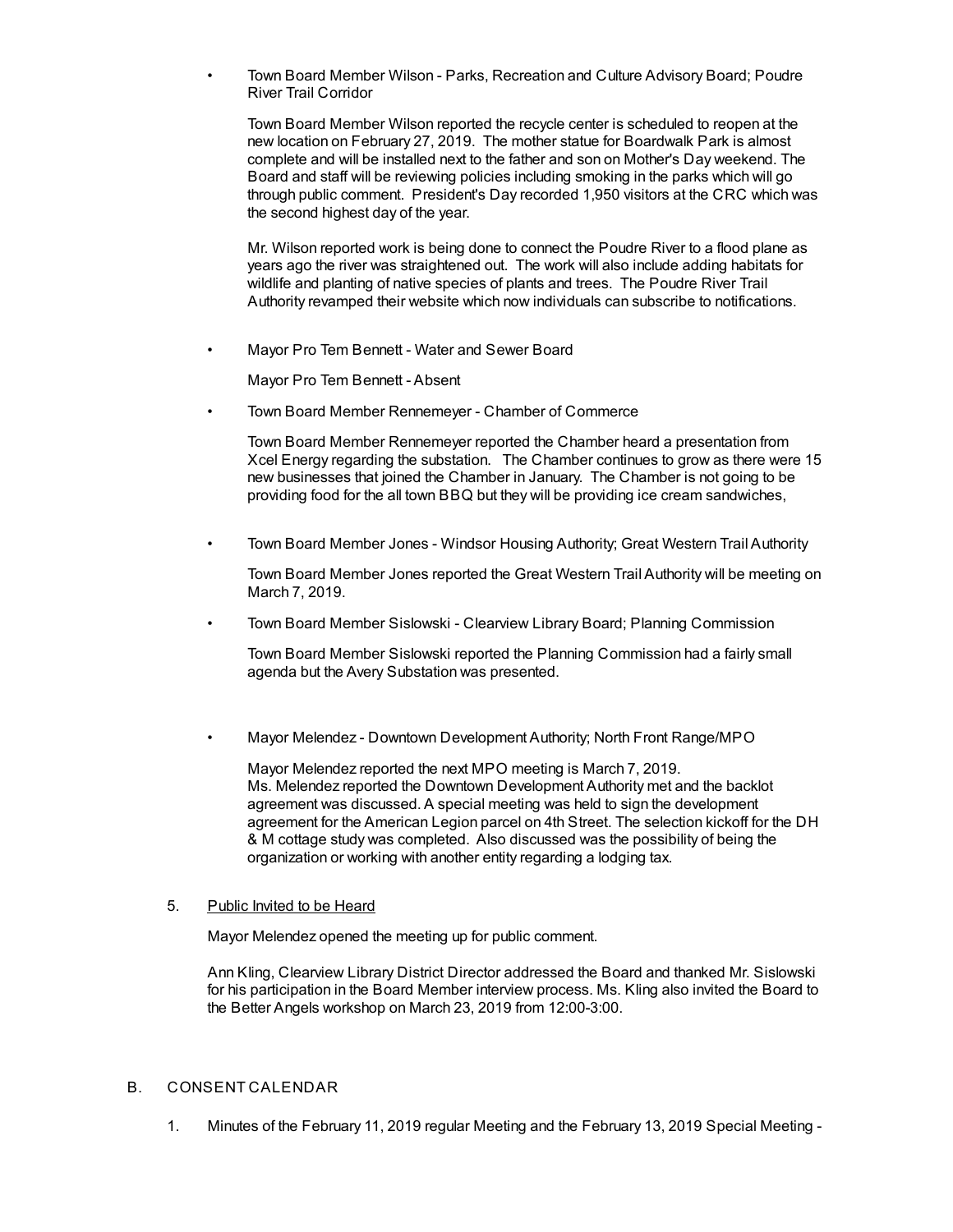#### K. Eucker

- 2. Resolution No. 2019-14 Declaring the Applicability of Certain Provisions of the 2018 International Fire Code and 2018 International Fire Code Standards for Those Portions of the Town Within the Boundaries of the Windsor-Severance Fire Protection District
- 3. Resolution No. 2019-15 A ResolutionApproving anAmendment to an Intergovernmental Agreement for Radio Site and Maintenance of the Timnath Radio Tower Between Weld County and the Town of Windsor, and Authorizing the Mayor to Execute Same
- 4. Resolution No. 2019-16 A ResolutionApproving the Accessioning of Items to the Town of Windsor Museum - E. Lucas
- 5. Resolution No. 2019-17 A Resolution Ratifying Appointments to the Clearview Library Board of Directors

Mr. McCargar informed the Board that that Resolution No. 2019-15 made reference to a December 3, 2018 date which has been corrected on the final draft.

**Town Board Member Jones moved to approve the consent calendar as presented, Town Board Member Rennemeyer seconded the motion. Roll call on the vote resulted as follows; Yeas - Baker, Jones, Melendez, Rennemeyer, Sislowski, Wilson; Motion Passed.**

# C. BOARD ACTION

1. Public Hearing - Conditional Use Grant (CUG) for a Public Utility Installation, Including Transmission Lines and Substations in the Residential Mixed Use Zone District – Thornton Farm 24 Annexation – Derek Holscher of Public Service Company of Colorado (Xcel Energy), Applicant

## **Town Board Member Rennemeyer moved to open the public hearing, Town Board Member Baker seconded the motion. Roll call on the vote resulted as follows; Yeas - Baker, Jones, Melendez, Rennemeyer, Sislowski, Wilson; Motion Passed.**

Mr. Sislowski stated, "Madam Mayor, for the record, I would like to point out that in my capacity as Town Board liaison to the Planning Commission, I was present at the Planning Commission meeting during which this matter was previously presented. I wish to state that my participation in the Planning Commission proceedings has in no way influenced me in my capacity as a Town Board Member this evening. I will make my decision and cast my vote this evening based solely on the evidence presented during this public hearing."

Per Ms. Berry, the applicant, Public Service Company of Colorado is requesting a Conditional Use Grant (CUG) to allow a public utility installation including transmission lines and substations on the recently annexed Thornton Farm 24 property located northwest of the intersection Weld County Road 15 and Weld County Road 76. The property is zoned Residential Mixed Use (RMU) which allows any principal, accessory or conditional use permitted in any residential district. The Single-family Residential zone district calls for a CUG for public utility installations including transmission lines and substations. This conditional use grant considers the use as well as the height of structures, including the towers and fence, proposed.

The proposed public utility installation is for a new 230-kilovolt (kV) substation and a 2-mile long over-head transmission line (approximately 0.5 miles being within the Town of Windsor). In addition, underground distribution lines are planned from the substation westward to WCR 13 along WCR 76. The purpose of the facility is to enable Public Service Company of Colorado to accommodate existing and future energy demands in the region.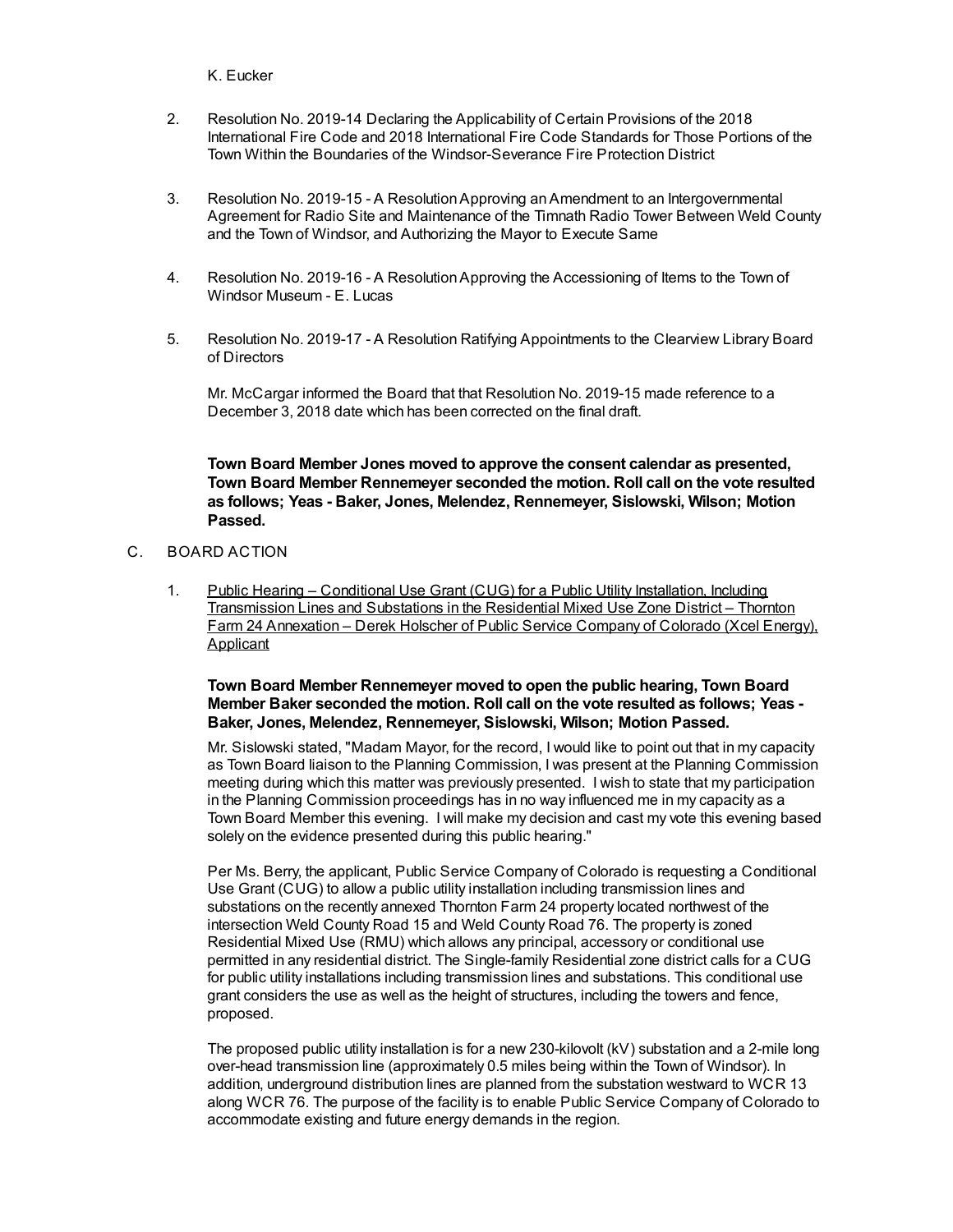The substation would be constructed on a 10-acre portion of the Thornton Farm 24 property. The site is located approximately 500 feet north of WCR 76 near the intersection of WCR 76 and BrianAvenue. If approved, the applicant's intention is to subdivide the Thornton Farm 24 property to allow for the purchase of the 10-acre site from the City of Thornton.

The substation site plan shows approximately 6 acres of the site containing a fully-fenced facility with the proposed equipment and towers. The east-west fence lines are proposed at approximately 500 feet in length and the north-south fence lines are proposed at approximately 600 feet in length. The perimeter fence would be a 10-foot chain link fence. Ground equipment ranges in height to approximately 30 feet; towers range from 55 feet to 75 feet tall. The access to the site would be from WCR 76 immediately north of the intersection of Brian Avenue. A storm water detention area is planned on the southern portion of the site and a landscaping plan shows evergreen trees along the south perimeter of the detention pond. The overhead transmission lines travel north from the substation site to the town limits. Please see the presentation and application materials for additional details on the facility.

The conditional use would not have an expiration date. The facility is planned to operate for the long-term.

Section 16-7-50 of the Municipal Code outlines the factors to be evaluated prior to the granting of a conditional use.

- 1. The physical appearance of the use, including suitability of architectural and landscaping treatment.
- 2. Appropriate location of the building or buildings on the lot.
- 3. Adequate provision of parking, loading and circulation facilities.
- 4. Potential effect of the use upon off-site vehicular and pedestrian traffic circulation, with particular reference to potential traffic congestion.
- 5. Potential effect of the use on storm drainage in the area.
- 6. Adequacy of planting screens where necessary.
- 7. Provision of operational controls where necessary to avoid hazardous conditions or eliminate potential air or water pollutants or other noxious influences.
- 8. The general compatibility of the proposed use with the area in which it is to be located.
- 9. Notifications were prepared in accordance with the municipal code.

The Planning Commission held a public hearing in regard to this CUG on February 6, 2019. Community members requested additional landscaping and/or the addition of a screen wall (as seen at other utility station sites around the region) and for the site to be located farther north on the Thornton property. During the meeting, the applicant indicated that relocating the station would be difficult but that a wall and/or additional landscaping – particularly on the east and west perimeter of the property - could be provided. The requirement for additional landscaping and / or a wall was not included in the action taken by the Planning Commission. Staff recommends that the requirement for a wall and additional landscaping on the west and east perimeter be included as specific conditions of approval by the Town Board.

A neighborhood meeting is not required for this CUG application. The applicant did hold a community meeting with neighbors on November 16, 2018 to discuss the proposal.

The plan set was sent to referral agencies, including area utility providers, Colorado Department of Transportation, Colorado Department of Parks and Wildlife, and Weld RE 4, for review. Staff received comment back from the School District citing no impact. No other comments from referral agencies were received.

Staff has received comments from community members and residents from adjacent neighborhoods. Concerns included visual impacts of the facility to residents in the area, potential impacts of the site development on the wetlands to the south of the site, impacts to regional bird populations, and negative impacts to property values. These comments were expressed at the 2018 public hearings for the Thornton Farm 24 Annexation.

The applicant has also submitted a number of support letters for the facility primarily to address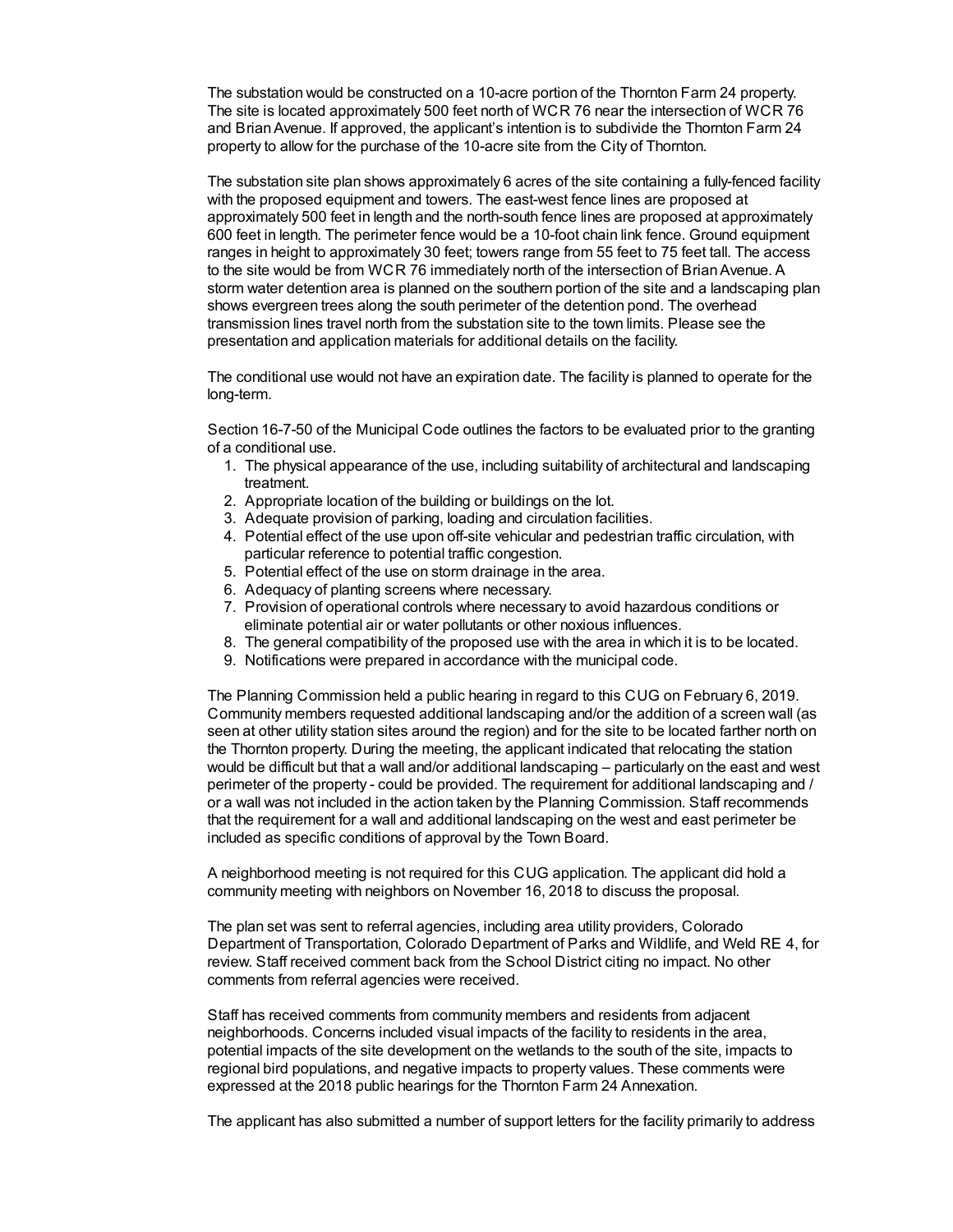the increasing demand for the service in the region.

Public comment documents received by staff and minutes from the Thornton Farm 24 Annexation public hearings are included in the meeting packet.

The 2016 Comprehensive Plan does not specifically address utility provider substations. However, it does discuss the importance of maintaining and enhancing quality facilities and infrastructure to support the community. ).

Although the use will have visual impacts on the area, the proposed location of the site off of WCR 76 and site plan details, such as landscaping, have been made in an effort to reduce these impacts. The use of public utility installations including transmission lines and substations is conditionally allowed in the zone district and found to be necessary to meet the demand for energy in the region.

At its February 6, 2019 meeting, the Planning Commission forwarded a recommendation of approval of the Conditional Use Grant application tot he Town Board as presented with the following conditions:

- 1. A site plan, including landscaping, is reviewed and approved by staff prior to construction of the facility.
- 2. Landscaping is required on the southern portion of the property to assist in screening the facility from vantage points from the south.
- 3. The applicant will obtain all applicable Town and State permitting for the facility and for development operations, including an access permit from the Town Engineering Department and 10' fence per International Building Code requirements.

Staff requests the following be entered into the record:

- Application and supplemental material
- Staff memorandum and supporting documents
- Testimony from the public hearing
- Recommendation

Dr Jones inquired if staff recommended screening on the east and west as well as the southern portion.

Ms. Berry stated originally staff did not require screening on the east or west side.

The applicant's representative by Derek Holscher addressed the Board and gave a brief overview of the of the project. Public Service Company of Colorado is proposing to construct the Avery Substation and Transmission Line Project. The project, which is several years in the making consists of:

- A new 10 acre electric distribution substation located in Windsor, north of CR 76 and east of Latham Parkway
- Approximately 1.5 miles of new overhead double circuit 230 kilovolt (kV) electric transmission line - Weld County, Severance and Windsor
- Overhead and underground distribution feeder lines to serve Windsor, Severance and Timnath, and portions of unincorporated Larimer and Weld Counties

Project need and urgency:

- The current system serving this area does not have the capability to reliably serve the existing and additional load growth anticipated for the area.
- Avery Substation will also assist in providing partial back-up to the existing Cobb Lake and Windsor Substations, located on the outer edges of the growth areas.
- In the past three years, demand on the system has caused multiple outages affecting over 8,000 homes and businesses.
- These power interruptions put our residents, businesses, hospitals, schools, daycare centers and senior facilities at risk, and affect future growth.

Project Timeline

• September 2012: Planning for the new substation begins and a public open house at the Windsor Recreation Center helps narrow down potential locations for a new substation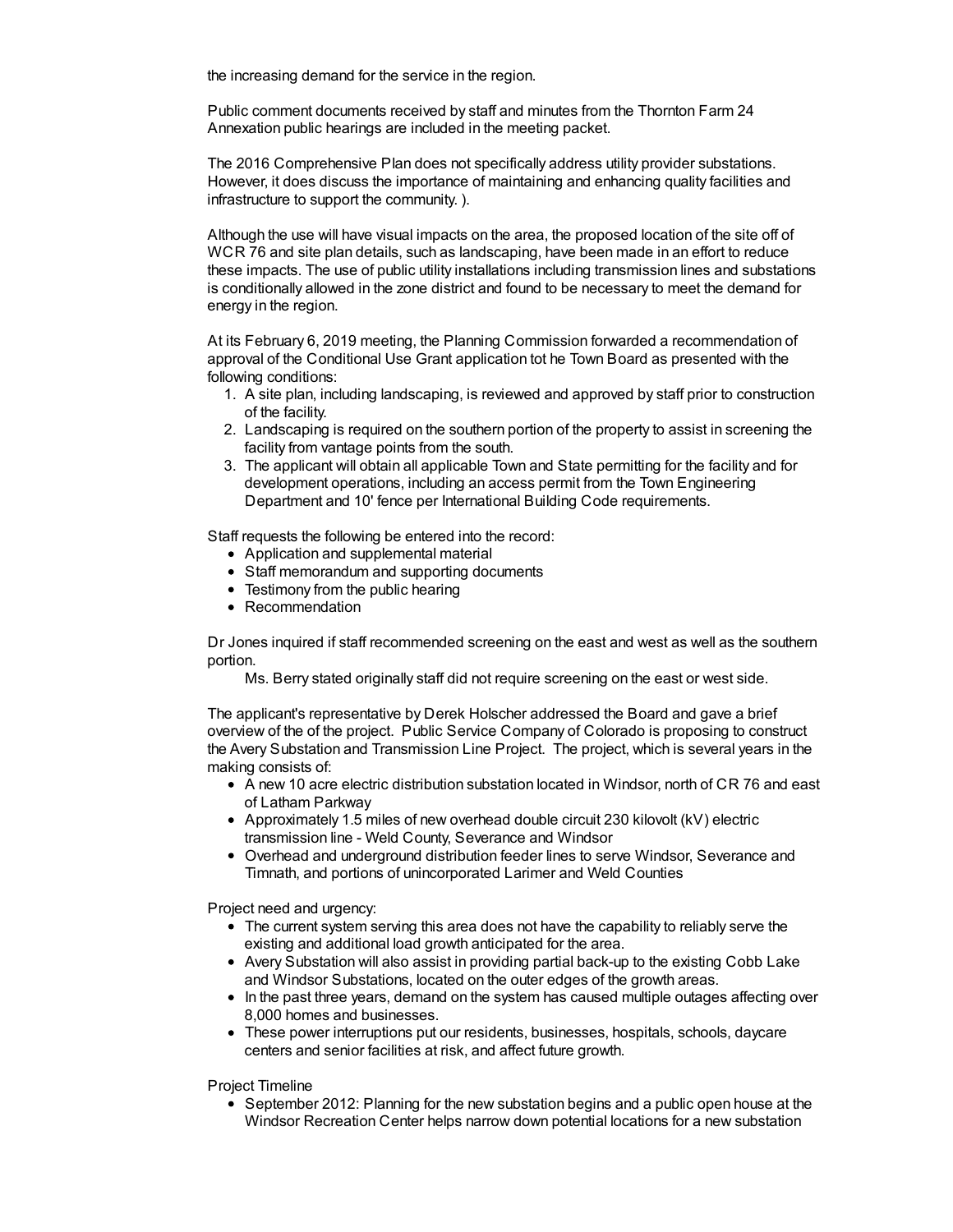- May 2014: Second public open house in Windsor
- May 2015: Based on need, the Colorado Public Utilities Commission approved a Certificate of Public Convenience and Necessity
- June 2015-July 2016: Further Analyzed and narrowed potential sites based on public input, availability to purchase and various environmental constraints
- August 2016: Third public open house; 600 individuals were invited and over those, 37 attended the open house and 180 comments revealed a preference for area 2
- November 2017: Negotiations began with the City of Thornton on 10 acres of their land near the public's preferred substation area
- September 2018: Received approval from Weld County for 1/3 of the project's transmission line; another 1/3 does not require land use permit approvals through the own of Severance.
- November 2018: Met with representatives from the Roth Subdivision
- December 2018: Land use permits submitted to the Town of Windsor for the substation site and the lat 1/3 of the transmission line
- Today: Seeking approval from the Town of Windsor, secure remaining land rights for the project, obtain construction permits, begin construction inApril 2019.

Negotiations with City of Thornton due to future development pushed the site out of the preferred site number 2.

One concern that was brought up was the wetlands to the south of the project. A consultation with Colorado Parks and Wildlife determined there were no adverse impacts to the wildlife. Currently there is agriculture practices in place and a County Road bisects the wetland with loud traffic. The substation access and distribution locations are designed to avoid the wetlands. The site will also contain on-site detention to prevent erosion and siltation into the wetlands.

Ms. Sislowski inquired as to why this project couldn't be moved further north.

Mr. Holscher stated moving the project further north was discussed with the City of Thornton although their preference was this area. The topography was also considered as to assist in screening and accessibility to the site in an emergency was a factor.

Mr. Baker inquired if this will serve the growth in Timnath, Severance and Windsor. Mr. Holscher stated that is correct.

Mr. Baker commented that Windsor's policy is that development pays their own way so shouldn't new development be impacted the most with this facility but this is being proposed right next to existing homes.

Mr. Holscher stated the theoretical load center which is essentially the best place to build a substation is just to the west at the intersection of CR 13 and 76. Once the site moves away from the area, liability starts to do down. There are certain engineering perimeters, environmental constraints and the willingness of the landowner to sell the property. After looking at over 20 sites and of those there was one person that was willing to work with Colorado Public Service Company of Colorado.

Mr. Baker read an excerpt from the Mayor of Timnath, "The Town Council discussed the three locations at their August 9th meeting and prefer the substation be located east of County Road 1 in Weld County and on the far east side of site number 2 of the attached map. The Town prefers Route I as shown on the attached. This will prevent the lines and the substation from being in the view corridor of most of our new or pending development."

Mr. Holscher stated that was just one of the 180 comments that was received from the open house.

Mr. Wilson asked the applicant to go over the natural topography again.

Mr. Holscher stated the natural topography drains from the north to the south so from CR 76 one would be looking up at the site.

Dr. Jones inquired as to why the site couldn't be moved further north.

Mr. Holscher stated he is not the property owner but there were notations with the City of Thornton for over a year on the topic of moving the site further north as well as some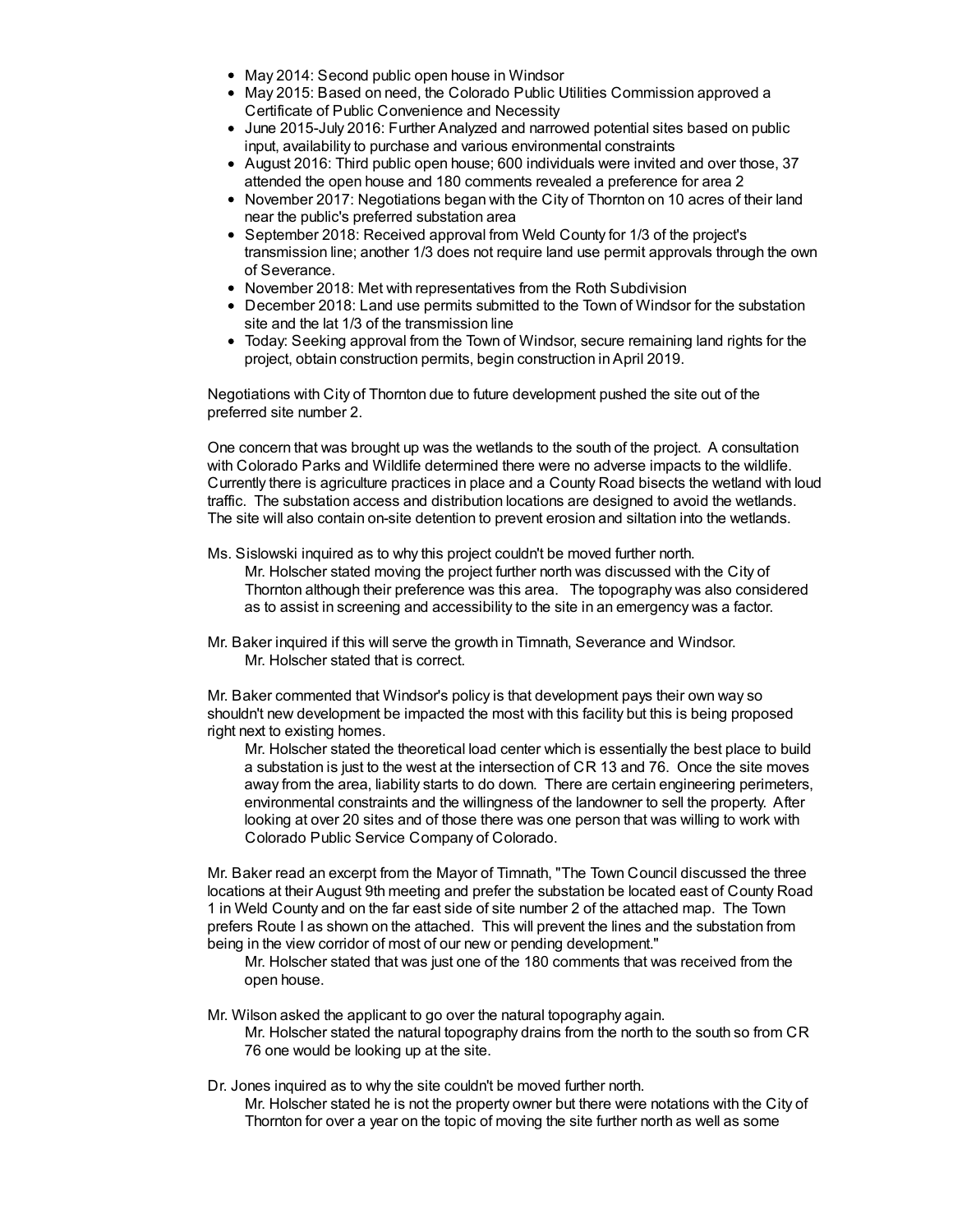language in the body of the agreement. There were several options presented to the City of Thornton to move the site further north but at the end of the day the property owner has their thoughts on how they want to use the property. The City of Thornton downs plan to convert the irrigated agricultural land into dryland.

Ms. Melendez confirmed that the City of Thornton owns that property and after a year of negotiations, the only location that they would give in terms of this this 288 acres is what is being presented this evening. They would not allow the site to be moved further north. Mr. Holscher stated that is correct.

- Mr. Sislowski inquired if eminent domain is an option if needed. Mr. Holscher stated that would be the last option.
- Ms. Melendez inquired as to what brought the applicant to this particular site. Mr. Holscher stated there were many factors in looking at sites; this site is closest to the load center and would be the most reliable site. The landowner was willing to work with the applicant and there was no floodplain, wetlands or soil condition issues. Transmission line routes had the least amount of constraints for this site and it was the shortest transmission route.
- Ms. Melendez inquired as to what the urbanized definition is that was referred to in the packet. Ms. Berry stated the property is in the Town's growth management area but will need to look into where urbanized is located in the packet to get the context.

Ms. Melendez inquired about the chain link fence and if the applicant could go above and beyond the chain link fence.

Ms. Berry stated the proposal by the applicant is for a 10' chain link fence although the applicant indicated at the Planning Commission meeting that they would consider other screening devices such as a wall.

Ms. Melendez inquired as to what would need to be done to make assurances instead of just considerations.

Ms. Berry stated it would be recommended that it be included in the action as a requirement.

Ms. Melendez inquired if the applicant would be agreeable to the terms if the Board wanted some that provided more assurances about either the landscaping or the screening.

Per Mr. Holscher; yes and this is typical when it comes to substations as the jurisdiction will impose conditions of approval.

Mr. Sislowski inquired as to how the site moved.

Mr. Holscher stated area 2 was presented at the open house meeting in 2016 and the majority of support was for that site. That is when the City of Thornton was approached to begin locating a substation site. Once negotiations began with the City of Thornton we saw that area 2 was not becoming a possibility as the City of Thornton has some concerns.

Mr. McCargar inquired about the irrigation canal on the site and if it is turning back onto the substation site from the east/northeast.

Mr. Holscher stated he believed that the canal is fed from the norther end and runs down.

There were approximately 13 Individuals who commented during the public hearing. One individual was in support of the conditional use grant due to the need of improvements to the electric grid to accommodate the growth in the area. The other individuals were opposed to the conditional use grant due to the following reasons:

- Feels the applicant is being deceptive with the location of the project
- Existing, long term residents in the area are being encroached on
- Concerns for the wildlife and birds that reside on or near the wetlands on the property
- Concerns for the loss of habitat for birds at the wetlands
- Concerns for the transmission wires and structures being harmful to large birds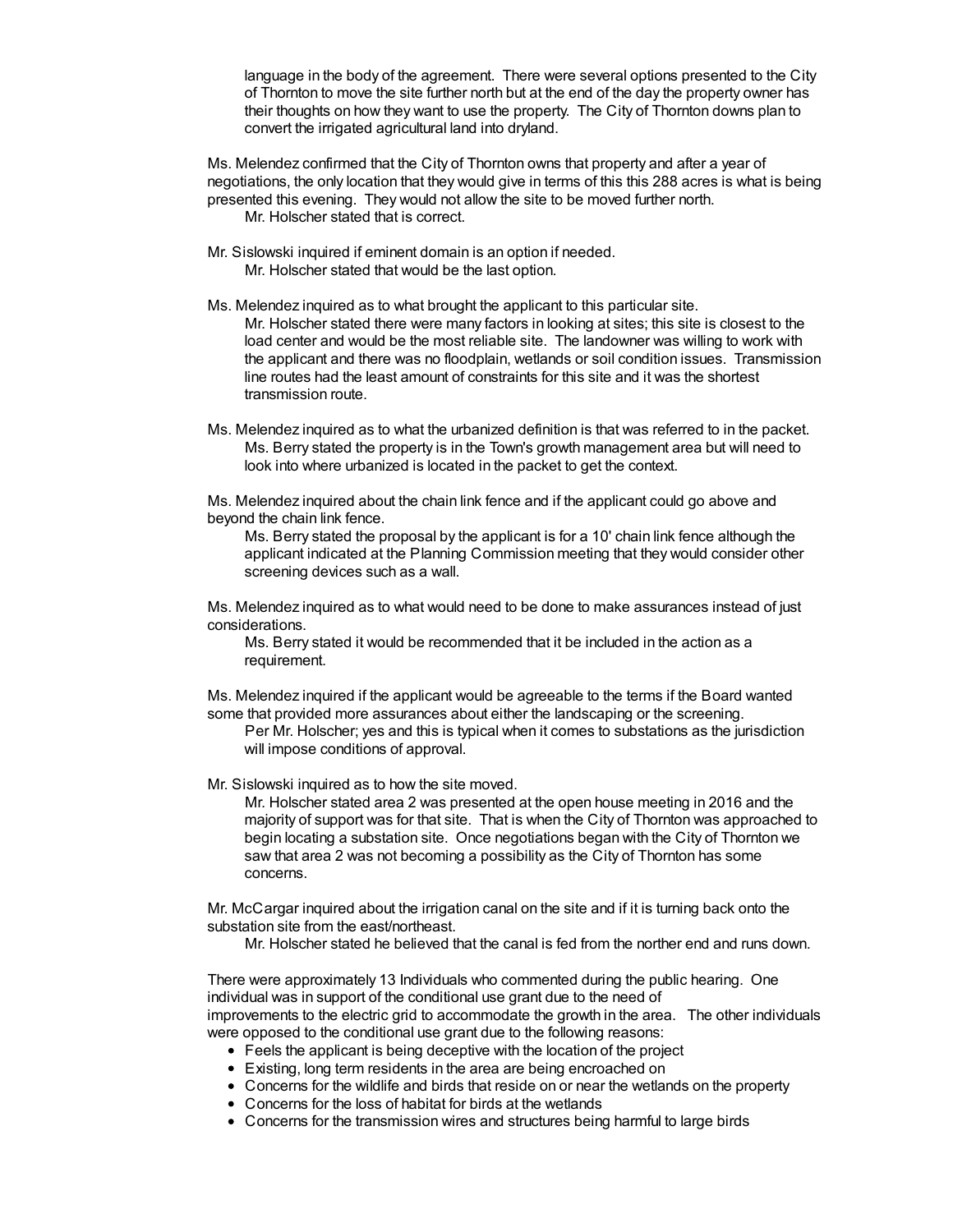- Exhaust all other sites/options
- Re-examine the original preferred Area 2 site
- Impacts on long term residents of the area
- Lack of visual analysis of the site
- Exploring options to move the site to the north of the property
- Health/cancer risks to individuals in the area from radiation
- Views of the substation from surrounding residents
- Decrease in home values

Eric Vannoy, 36925 GaylinAve, Windsor, CO 80550 - Opposed Marcia Maeda, 6711 Steven Street, Windsor, CO 80550 - Opposed Laurie Langhorn, 6855 Steven Street, Windsor, CO 80550 - Opposed Rich Werner, Upstate Colorado Economic Development, 821 7th Street, Greeley, CO - In Support Joan Glabach, 37076 Soaring Eagle Circle, Severance, CO - Opposed Vicki Lake, owns property in the area - Opposed Barbara Hyink, 37124 Cullison Ridge Road, Severance, CO - Opposed Terri Vannoy, 36925 GaylinAve, Windsor, CO 80550 - Opposed Rosalin Leautaud, 36933 CR 15, Windsor, CO - Opposed Michael Mitchell, 6771 Steven Street, Windsor, CO 80550 - Opposed Ruth Conley, 5898 Chantry Drive, Windsor, CO - Opposed Ronald Maeda, 6711 Steven Street, Windsor, CO - Opposed Heather Best, 6664 Steven Street, Windsor, CO 80550 - Opposed

Mr. Holscher stated a purchase and sale agreement is in place with the City of Thornton, contingent upon approval of the project. There was a site close to I-25 that was presented at the open house meeting but it was never said that it was the preferred site.

- Ms. Melendez inquired if there was an impact analysis completed for this project. Mr. Holscher stated there was a sighting study completed.
- Ms. Melendez inquired if there is any consideration of the site moving north. Mr. Holscher stated at this time it would be no as it was ultimately a property owner decision. It was petitioned to relocate on their property but it came down to this area and they were not going to entertain any other site than the 10 acres currently in front of the Board.

Ms. Melendez inquired of the Corp of Engineers is involved in this project since the wetlands are close.

Mr. Hale stated the Corp of Engineers is involved if the wetlands are moved but this site looks to be outside the wetlands.

Mr. Holscher stated the operation and construction of the facility will be staying clear of the wetlands.

### **Town Board Member Sislowski moved to close the public hearing, Town Board Member Jones seconded the motion. Roll call on the vote resulted as follows; Yeas - Baker, Jones, Melendez, Rennemeyer, Sislowski, Wilson; Motion Passed.**

2. Conditional Use Grant (CUG) for a Public Utility Installation, Including Transmission Lines and Substations in the Residential Mixed Use Zone District – Thornton Farm 24 Annexation – Derek Holscher of Public Service Company of Colorado (Xcel Energy), Applicant

Ms. Berry had nothing further to add.

Mr. Sislowski commented that there is a need for additional power grid although he does not feel the application is consistent with the surrounding area. Also, regarding the location of the site on the property and the City of Thornton not being open to relocating the site on the property. Mr. Sislowski is not feeling compelled that other alternatives are not available that would be more consistent with this region as opposed to 800 feet from an existing building.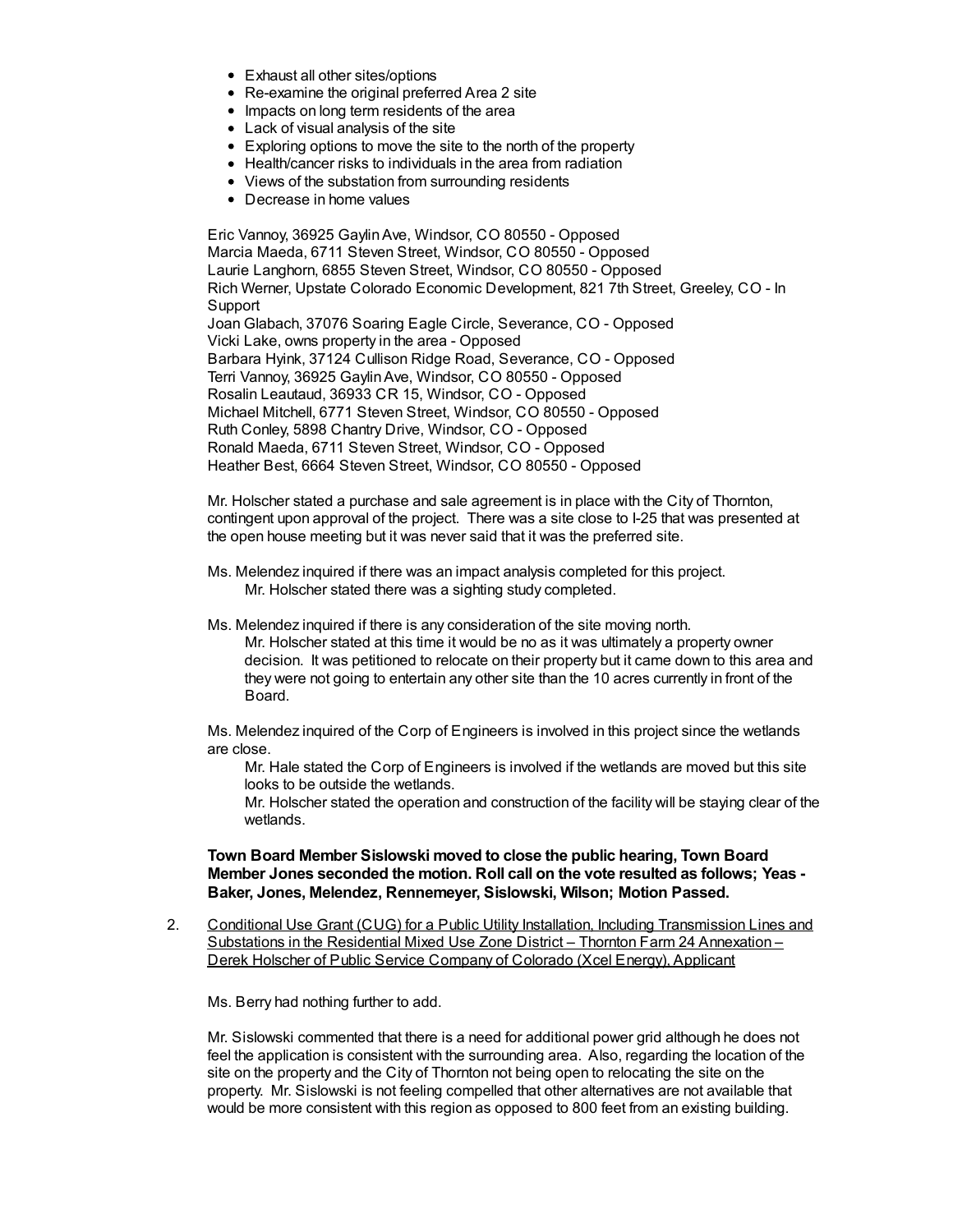Dr. Jones commented that he gets that no one wanted to see this. When the site was annexed, the City of Thornton stated Xcel Energy would be requesting a site for the substation. Dr. Jones stated he has worked with Colorado Parks and Wildlife in the past and they are very picky so if there were any issues they would be known. Dr. Jones stated he is in favor of the proposal.

Mr. Baker stated there is no dispute that the substation is needed however, Mr. Baker does not believe this application meets the criteria for the CUG standards and regulations and will be voting no.

Mr. Wilson stated he is in agreement with Dr. Jones.

Ms Melendez stated in order to take the vote this evening some assurances need to be made and some of them may not be able to be made without the input from the City of Thornton regarding moving the site. Ms. Melendez inquired if the CUG could be postponed.

Mr. McCargar stated it could be postponed for a specific purpose to have the City of Thorn here to discuss from their point of view if there are any alternative sites available.

Ms. Melendez suggested postponing the CUG for a period of time to allow Xcel to go back to the City of Thornton to provide them with this additional information that has been provided at the public hearing and work to come to a compromise on an alternative site.

Mr. Baker inquired if staff could discuss alternative sites other than moving the site north and why the other sites are non-negotiable.

Mr. McCargar stated if there are or are not alternative sites available, it would have been good to have the City of Thornton here to inform the public and the Board of that.. A postponement for the purpose of asking the City of Thornton to appear at the Board meeting to explore alternative sites is a safer course as it relates to suitability of the site. If the Board entertains a postponement, it is recommended that only be done if Windsor can be assured that Thornton can attend and have personal knowledge of the project.

Mr. Hale inquired if it is improper to have Windsor staff meet with Thornton staff and share concerns of the citizens and the Board.

Mr. McCargar stated it would not be improper to have staff explore that with Thornton and bring that back to a public hearing so what the Board would be doing is directing that a continuation of the public hearing be had before a determination is made tonight and that the purpose of that public hearing is to hear from Thornton whether there is a viable alternative site.

Mr. Hale suggested that the public hearing be continued until March 25, 2019.

Mr. McCargar stated to make the record clear, the Board will not take action on the CUG this evening which will be postponed and staff will be directed to reach out to Thornton and that a public hearing will be reopened on March 25, 2019 for the purpose of hearing evidence on alternative sites in the control of the City of Thornton.

Ms. Melendez inquired the applicant is amenable to delay the CUG for 30 days.

Mr. Holscher stated in lieu of getting the project denied, I think we would be willing to do the postponement. Mr. Holscher would like to accelerate the date. The spring and summer loads are coming and the Town will see those affects. Construction needs to begin immediately.

Mr. Hale stated two weeks seems like a short turnaround to get the City of Thornton at the meeting to have a discussion.

Mr. Sislowski commented that there is also the issue of eminent domain if needed and would also to know how long that would take and what that would cost.

Mr. Holscher stated at this point that is not a viable option.

Mr. McCargar stated what is being discussed is postponing action on the matter that is currently before the Board, pending the reopening of the public hearing to explore the availability of alternative sites within the control of the City of Thornton. That could be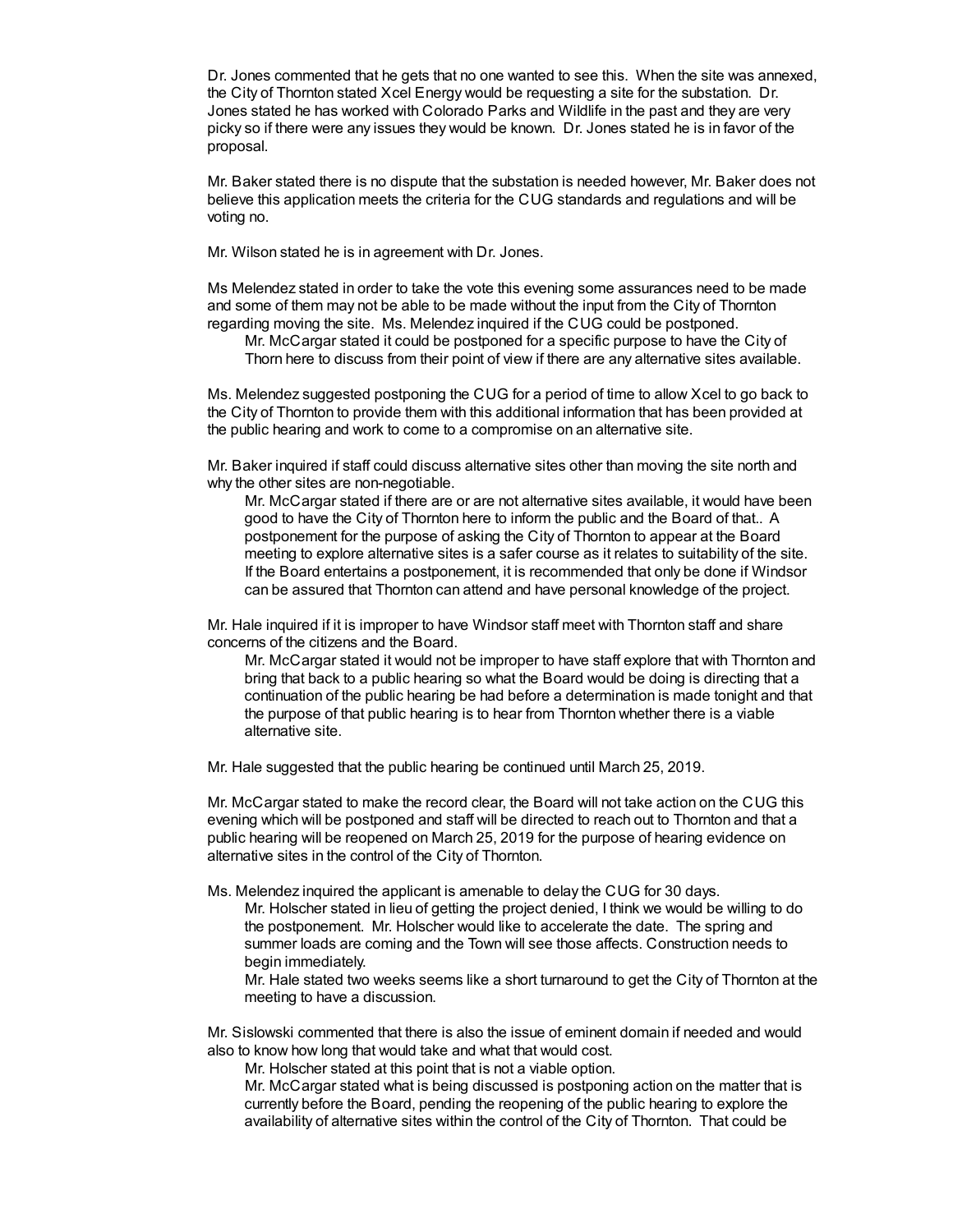through negotiations or it could be through eminent domain but rather than getting back into whether it is or it isn't viable at this stage is not recommended.

Mr. McCargar recommended the motion as follows: Motion to postpone this agenda item, pending a reopening of the public hearing on the question of whether there are alternative sites available within the control of the City of Thornton and that that public hearing be reopened for this purpose only in this room at 7:00 p.m. on March 25, 2019.

**Town Board Member Sislowski moved to postpone this agenda item, pending a reopening of the public hearing on the question of whether there are alternative sites available within the control of the City of Thornton and that that public hearing be reopened in this roomfor this purpose only at 7:00 p.m. on March 25, 2019., Town Board Member Baker seconded the motion. Roll call on the vote resulted as follows; Yeas - Baker, Jones, Melendez, Rennemeyer, Sislowski, Wilson; Motion Passed.**

3. Resolution No. 2019-18 - A ResolutionAuthorizing and Directing the Town Manager to Make Application to Northern Colorado Water Conservancy District for Annually-Renewable Perpetual Water Contracts for Rights to Use Colorado-Big Thompson Project Water Under Colorado Revised Statutes Section 37-45-131

Per Mr. Thornhill, Northern Colorado Water Conservancy District ("Northern Water") has established various rules and procedures regarding the acquisition of Colorado Big Thompson ("C-BT") units. When the Town of Windsor acquires units by purchase or dedication, Windsor must apply for a Temporary Use Permit for the delivery and beneficial use of the units. Once the permit is granted, Windsor must apply before March 1st of the following year, for the cancellation of the Temporary Use Permit and for the conversion of those units into anAnnually Renewable Perpetual Water Contract under C.R.S 37-45-131. Because these contracts are with a public entity, they are intergovernmental agreements and require Town Board approval. These contracts are perpetual so long as the Town pays the annual assessment fee as determined by Northern Water.

**Town Board Member Sislowski moved to approve Resolution No. 2019-18, Town Board Member Rennemeyer seconded the motion. Roll call on the vote resulted as follows; Yeas - Baker, Jones, Melendez, Rennemeyer, Sislowski, Wilson; Motion Passed.**

4. Ordinance No. 2019-1583 - An Ordinance of The Town Board Of The Town Of Windsor, Colorado, Approving the First Amendment to the Service Plan for the Ridge at Harmony Road Metropolitan District Nos. 1-4, and Authorizing the Execution of an Intergovernmental Agreement Between the Town and the Districts

Per Mr. McCargar, before the Board on second reading is the ordinance approving an amended and restated service plan for The Ridge at Harmony Road Metropolitan Districts No.'s 1-4. The Executive Summary included in packet material has been presented previously, and fairly characterizes the nature and reasons for amended terms.

The ordinance was approved on first reading on January 14, 2019. Second reading was put off to allow full notice to District 2 residents who, although not fiscally affected by the amendments to the service plan, were deemed entitled to notice by the Town's Special Counsel for special district matters. The Districts have completed the notification, and are requesting final adoption of the ordinance.

Per Mr. O'Leary, before the Board on second reading is Ordinance 2019-1583 for the consideration of approval of a service plan amendment. The amendment includes an increase in the amount of acreage, the need for additional capital improvements and the request for additional debt authorization for all the property that does not currently have residents. There will be no increases in fees and a there will be a cap in dept authorization for District 2 and there is a cap on the mill levy that is consistent with the Town model. A lot of the changes that have occurred in both the service plan and the amended and restated IGA are to be consistent with the current Town model.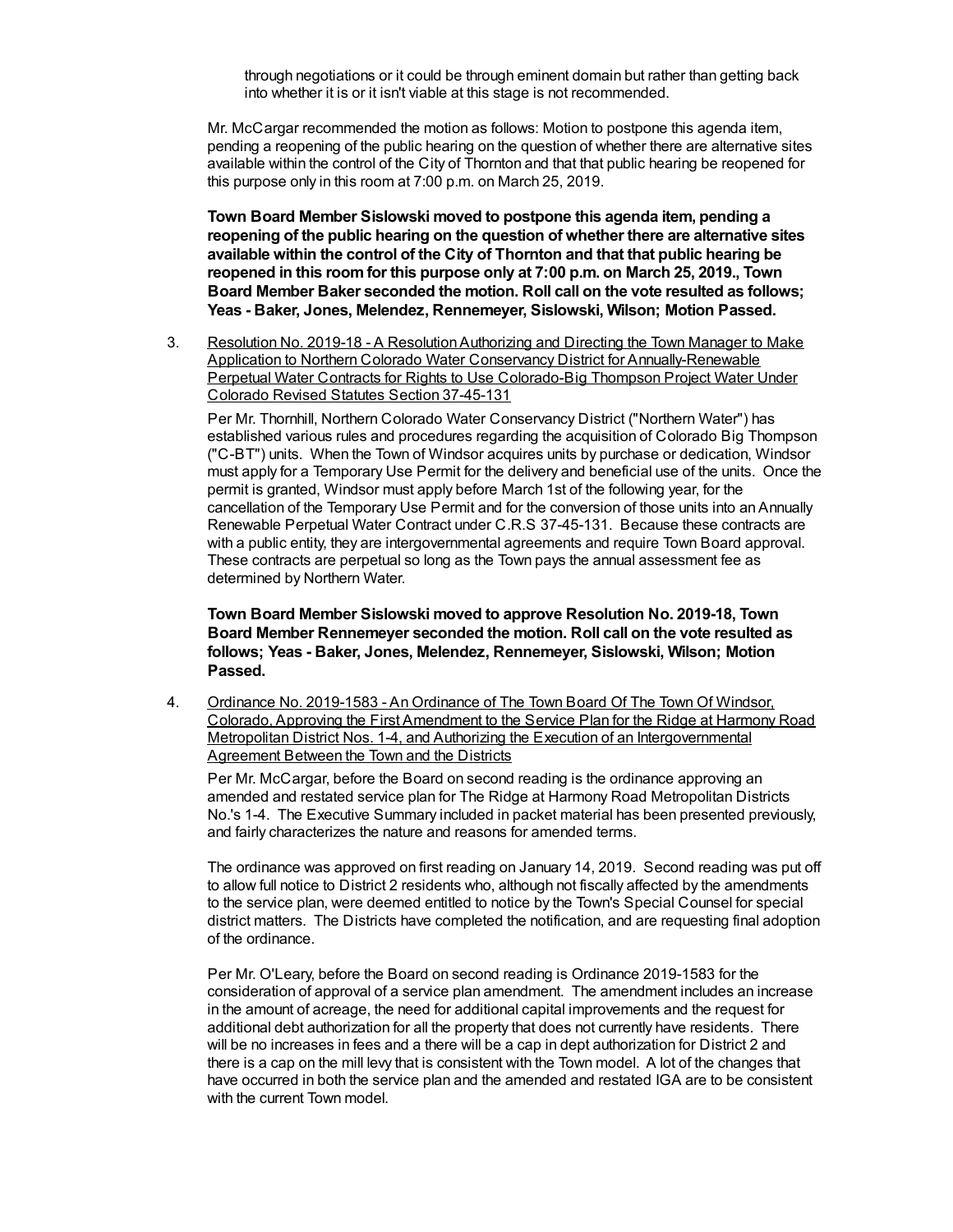The meeting was opened up for public comment.

Ruth Conley, 5898 Chantry Drive, Windsor, CO 80550 addressed the Board and inquired about the school and green space that was planned for the area.

Mr. McCargar stated the approval of a metropolitan district does not affect the overall development plan but it may fund public improvements that are needed for development but it won't affect the overall appearance of the development.

Mr. Mark stated they are in the process of dedicating a 10 acre school site and dedicated approximately five acres to the Town for a park site.

## **Town Board Member Rennemeyer moved to approve Ordinance no. 2019-1583, Town Board Member Wilson seconded the motion. Roll call on the vote resulted as follows; Yeas - Baker, Jones, Melendez, Rennemeyer, Sislowski, Wilson; Motion Passed.**

5. Resolution No. 2019-19 - A ResolutionApproving anAmended and Restated Intergovernmental Agreement Between the Town of Windsor and The Ridge at Harmony Road Metropolitan Districts No.'s 1-4, and Authorizing the Mayor to Execute Same

Per Mr. McCargar, the approval of an amended and restated service plan for the Ridge at Harmony Road Metropolitan Districts triggers the need for amendment of the intergovernmental agreement previously approved. The attached Amended and Restated Intergovernmental Agreement ("Amended IGA") accomplishes this step.

The Amended IGA brings the contractual relationship between the Town and the Districts into alignment with updated service plan. By doing so, we create contractual rights to enforce the terms of the service plan, above and beyond the mere terms of the service plan.

## **Town Board Member Rennemeyer moved to approve Resolution No. 2019-19, Town Board Member Wilson seconded the motion. Roll call on the vote resulted as follows; Yeas - Baker, Jones, Melendez, Rennemeyer, Sislowski, Wilson; Motion Passed.**

6. Economic Development Update

Ms. Miller provided an overview of the creation of the Economic Development Department. In 2009, the community formed a committee to look into what they wanted for Windsor and it was determined they wanted a voice for economic development. In 2010, a State of Colorado Economic Development Assessment was completed. From that, the Town of Windsor Economic Development Task for was created in January of 2011. Ms. Miller was hired and began employment onApril 1, 2011.

Windsor's Economic Development Department Priories

- Primary Employment- Business retention and expansion and business attraction
- Retail Business
- Ombudsman Business advocate

Windsor partners with other agencies including the State Office of Economic Development and International Trade, Metro Denver Economic Development and Upstate Colorado.

Economic Development Activity:

- Groundbreaking for Kum & Go
- Meeting with State NCRTA
- State EDC Commission Meeting
- The Ranch Master Plan
- Commercial Real Estate for Women Conference
- EDCC Annual Conference
- Larimer/Weld County Marketing Pan
- State Demographer's Summit

Ms. Miller provided the Board with a business prospect report:

- 117 prospects in 2018
- 89 total active prospects